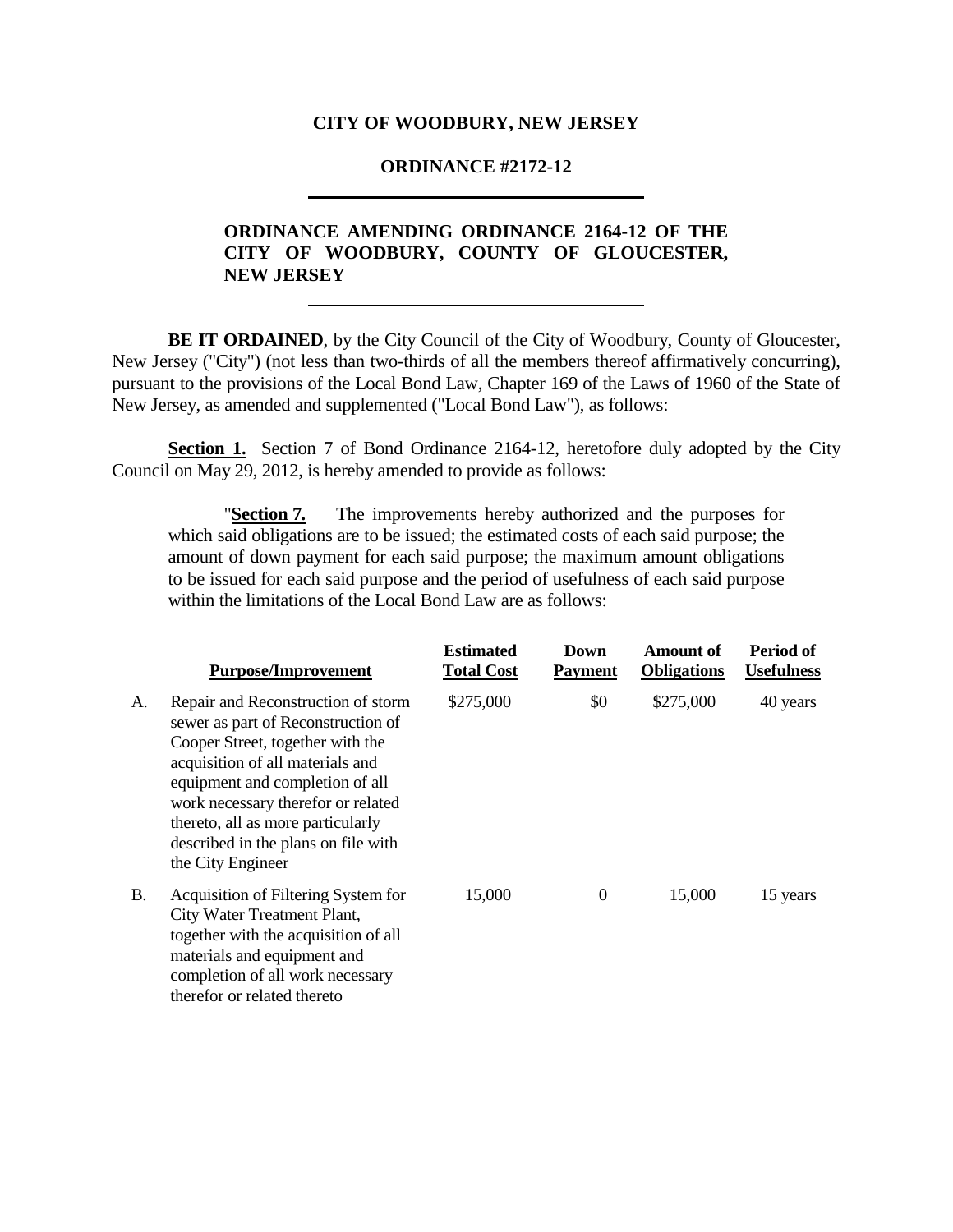|    | <b>Purpose/Improvement</b>                                                                                                                                                                                                        | <b>Estimated</b><br><b>Total Cost</b> | Down<br><b>Payment</b> | Amount of<br><b>Obligations</b> | Period of<br><b>Usefulness</b> |
|----|-----------------------------------------------------------------------------------------------------------------------------------------------------------------------------------------------------------------------------------|---------------------------------------|------------------------|---------------------------------|--------------------------------|
| C. | Acquisition of Sewer JetVac<br>Machine, together with the<br>acquisition of all materials and<br>equipment and completion of all<br>work necessary therefor or related<br>thereto                                                 | 140,000                               | 0                      | 140,000                         | 15 years                       |
| D. | Acquisition and Installation of<br>SCADA System for the City Water<br>and Sewer System, together with<br>the acquisition of all materials and<br>equipment and completion of all<br>work necessary therefor or related<br>thereto | 170,000                               | $\Omega$               | 170,000                         | 15 years                       |

**Section 3**. The capital budget is hereby amended to conform with the provisions of this ordinance to the extent of any inconsistency therewith and the regulations promulgated by the Local Finance Board showing full detail the amended capital budget and capital improvement program as approved by the Director of the Division of Local Government Services, New Jersey Department of Community Affairs, are on file with the City Clerk and available for public inspection.

**Section 4**. All other parts of Bond Ordinance 2164-12 not amended hereby shall remain in full force and effect.

**Section 5**. All bonds or bond anticipation notes heretofore issued and now outstanding pursuant to Bond Ordinance 2164-12, and any moneys expended or any expenses incurred pursuant to appropriations made by Bond Ordinance 2164-12, if any, shall be accounted and deemed to have been issued, expended or incurred pursuant to this Bond Ordinance.

**Section 6**. In accordance with the Local Bond Law, this ordinance shall take effect twenty (20) days after the first publication thereof after final passage.

**PASSAGE.** This Ordinance shall become effective immediately upon passage and publication as required by law.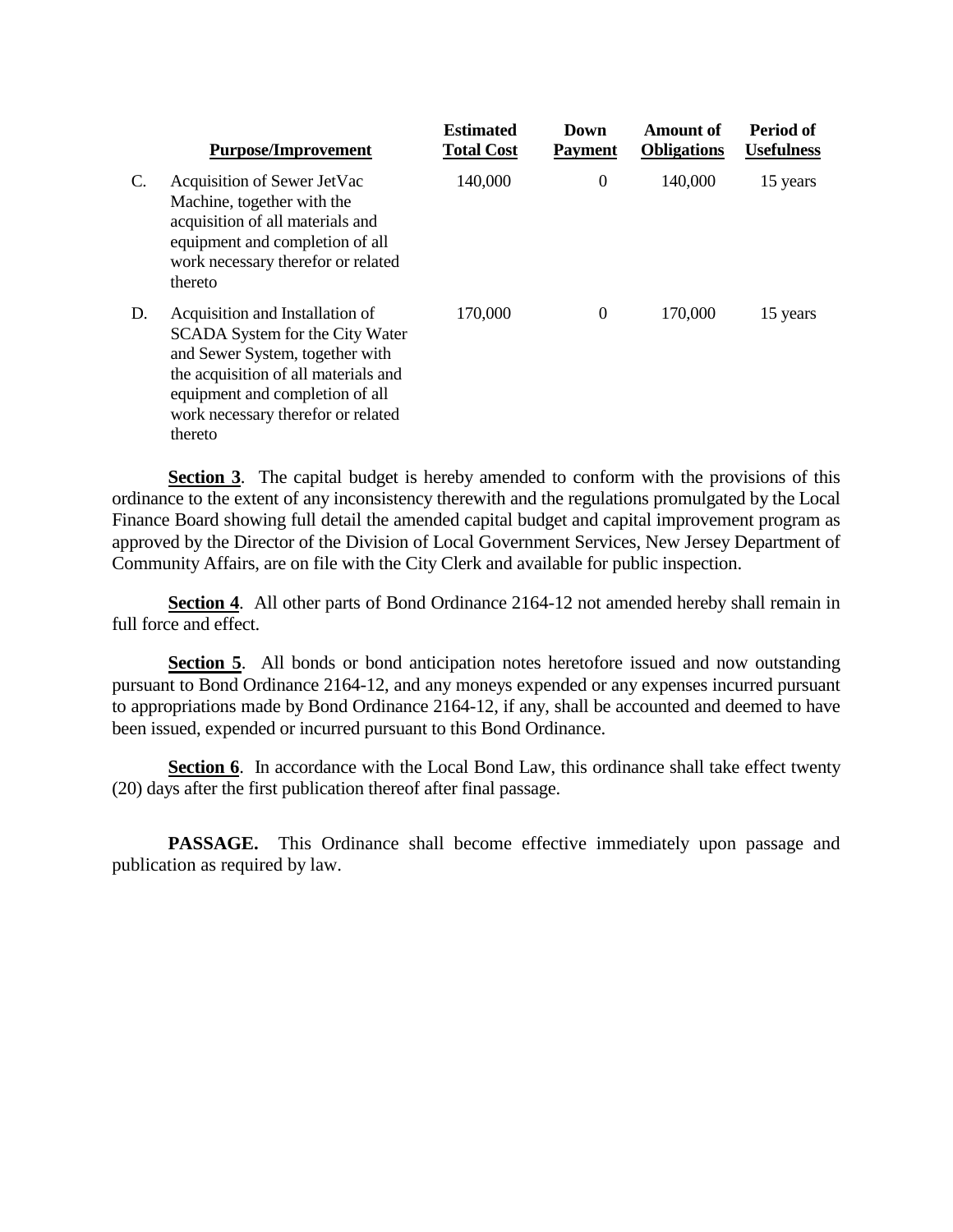**THE FOREGOING** was introduced by the City Council of the City of Woodbury at a regular meeting held on December 10, 2012. This Ordinance will be considered for adoption at final reading and public hearing to be held on December 27, 2012 at 7:30 p.m. or at such time as may be determined and announced, in City Hall, Council Chambers, 33 Delaware Street, Woodbury, New Jersey, at which time and place all persons interested will be given the opportunity to be heard concerning said Ordinance. During the time prior to and up to and including the date of such meeting, copies of said Ordinance will be made available at the City Clerk's Office to the members of the general public who may request same.

> **HEATHER S. TIERNEY, President of Council**

**\_\_\_\_\_\_\_\_\_\_\_\_\_\_\_\_\_\_\_\_\_\_\_\_\_\_\_\_\_\_\_\_**

**Attest: \_\_\_\_\_\_\_\_\_\_\_\_\_\_\_\_\_\_\_\_\_\_\_\_\_\_\_\_\_\_\_**

**ROY A. DUFFIELD, Clerk**

**Approved: \_\_\_\_\_\_\_\_\_\_\_\_\_\_\_\_\_\_\_\_\_\_\_\_\_\_\_\_\_\_\_**

**HARRY R. RISKIE, Mayor**